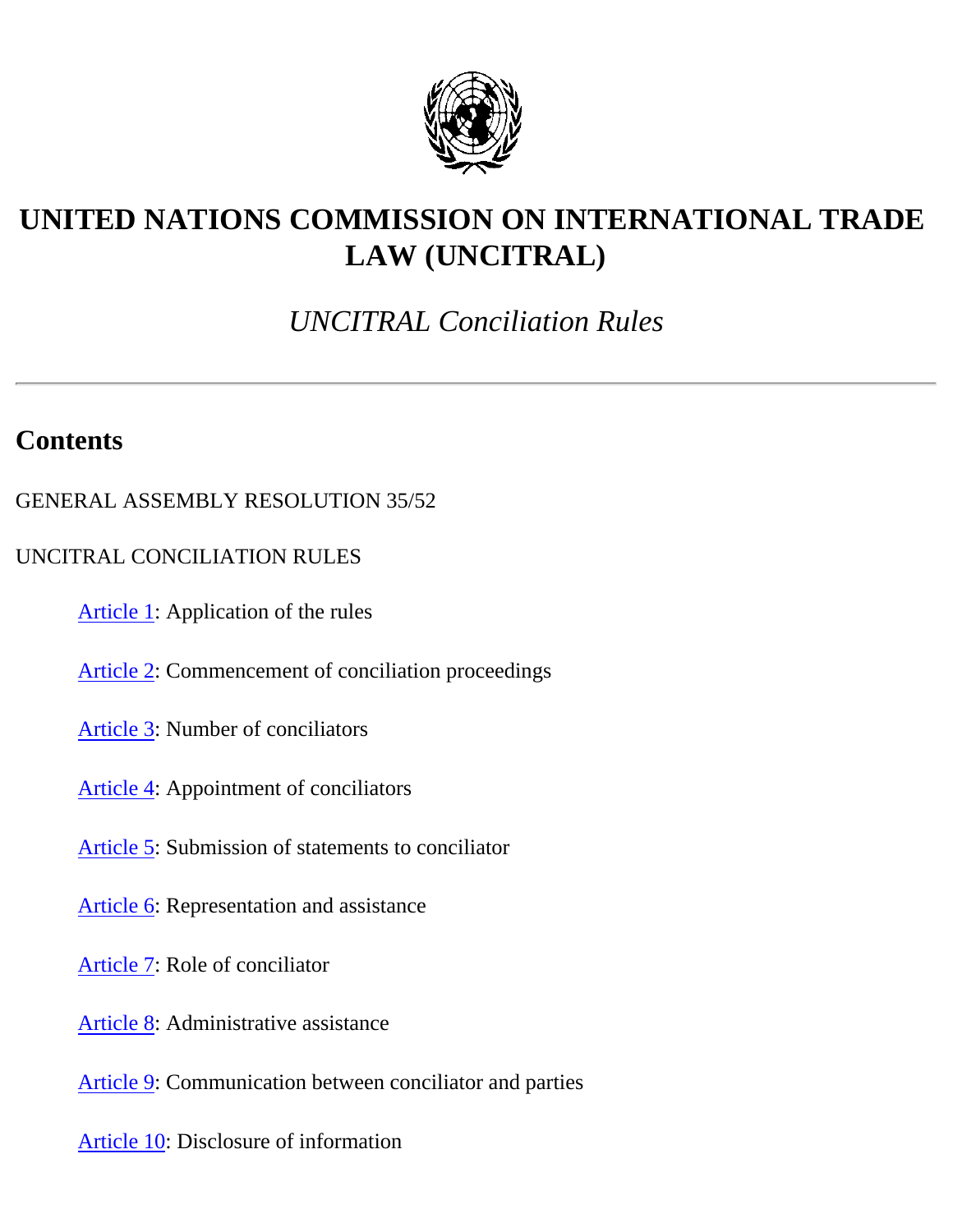[Article 11](#page-6-1): Co-operation of parties with conciliator

[Article 12](#page-6-2): Suggestions by parties for settlement of dispute

[Article 13](#page-6-3): Settlement agreement

[Article 14](#page-7-0): Confidentiality

[Article 15](#page-7-1): Termination of conciliation proceedings

[Article 16](#page-8-0): Resort to arbitral or judicial proceedings

[Article 17](#page-8-1): Costs

[Article 18](#page-9-0): Deposits

[Article 19](#page-9-1): Role of conciliator in other proceedings

[Article 20](#page-9-2): Admissibility of evidence in other proceedings

Model Conciliation Clause

## **RESOLUTION 35/52 ADOPTED BY THE GENERAL ASSEMBLY ON 4 DECEMBER 1980**

## **35/52. Conciliation Rules of the United Nations Commission on International Trade Law**

*The General Assembly*,

*Recognizing* the value of conciliation as a method of amicably settling disputes arising in the context of international commercial relations,

*Convinced* that the establishment of conciliation rules that are acceptable in countries with different legal, social and economic systems would significantly contribute to the development of harmonious international economic relations,

*Noting* that the Conciliation Rules of the United Nations Commission on International Trade Law were adopted by the Commission at its thirteenth session<sup>1</sup> after consideration of the observations of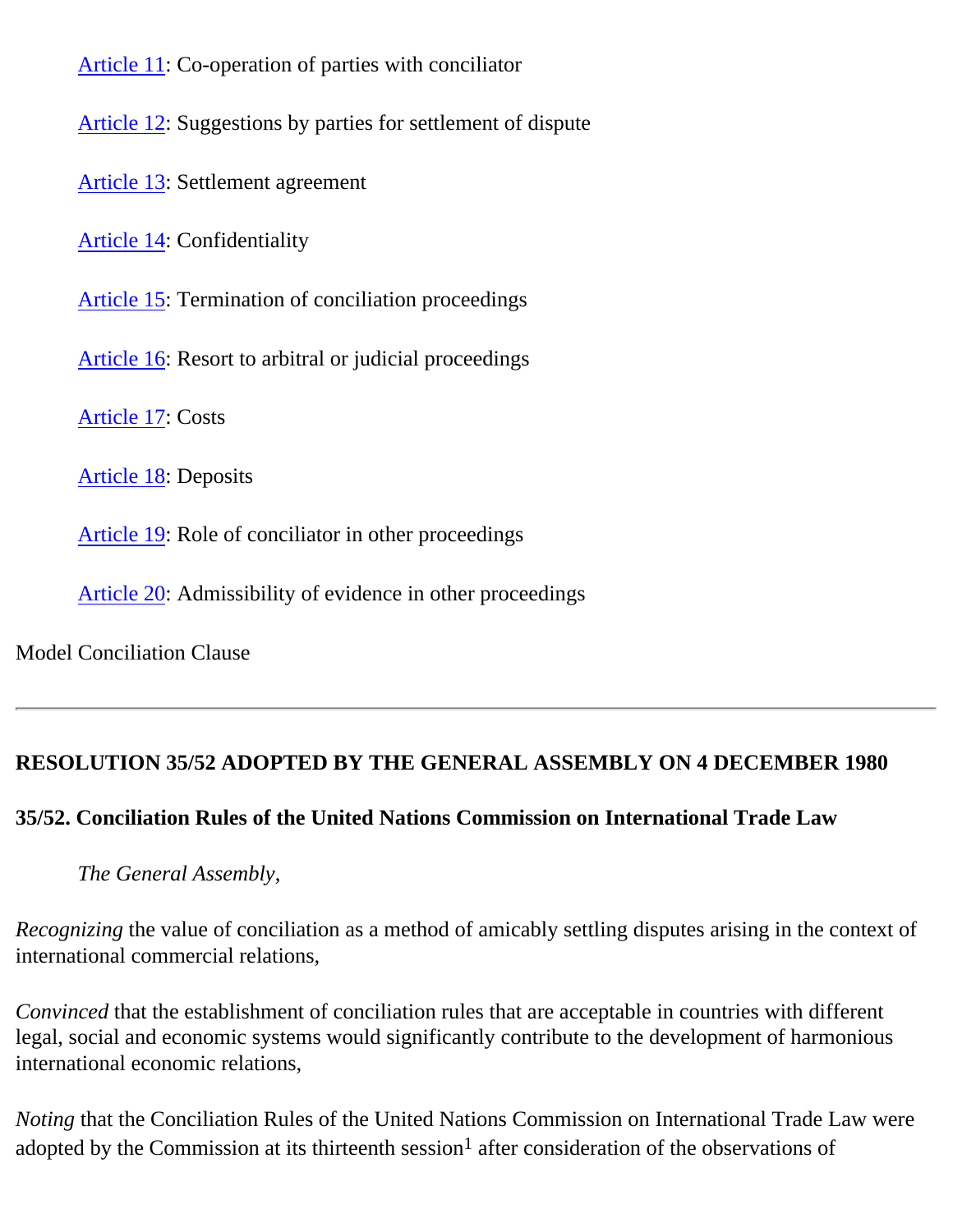Governments and interested organizations,

1. *Recommends* the use of the Conciliation Rules of the United Nations Commission on International Trade Law in cases where a dispute arises in the context of international commercial relations and the parties seek an amicable settlement of that dispute by recourse to conciliation;

2. *Requests* the Secretary-General to arrange for the widest possible distribution of the Conciliation Rules.

1 *Official Records of the General Assembly, Thirty-fifth Session, Supplement No. 17* (A/35/17), paras. 105 and 106

## **UNCITRAL CONCILIATION RULES**

## *APPLICATION OF THE RULES*

\_\_\_\_\_\_\_\_\_\_\_\_\_\_\_\_\_\_\_\_

## <span id="page-2-0"></span>**Article 1**

(1) These Rules apply to conciliation of disputes arising out of or relating to a contractual or other legal relationship where the parties seeking an amicable settlement of their dispute have agreed that the UNCITRAL Conciliation Rules apply.

(2) The parties may agree to exclude or vary any of these Rules at any time.

(3) Where any of these Rules is in conflict with a provision of law from which the parties cannot derogate, that provision prevails.

## *COMMENCEMENT OF CONCILIATION PROCEEDINGS*

## <span id="page-2-1"></span>**Article 2**

(1) The party initiating conciliation sends to the other party a written invitation to conciliate under these Rules, briefly identifying the subject of the dispute.

(2) Conciliation proceedings commence when the other party accepts the invitation to conciliate. If the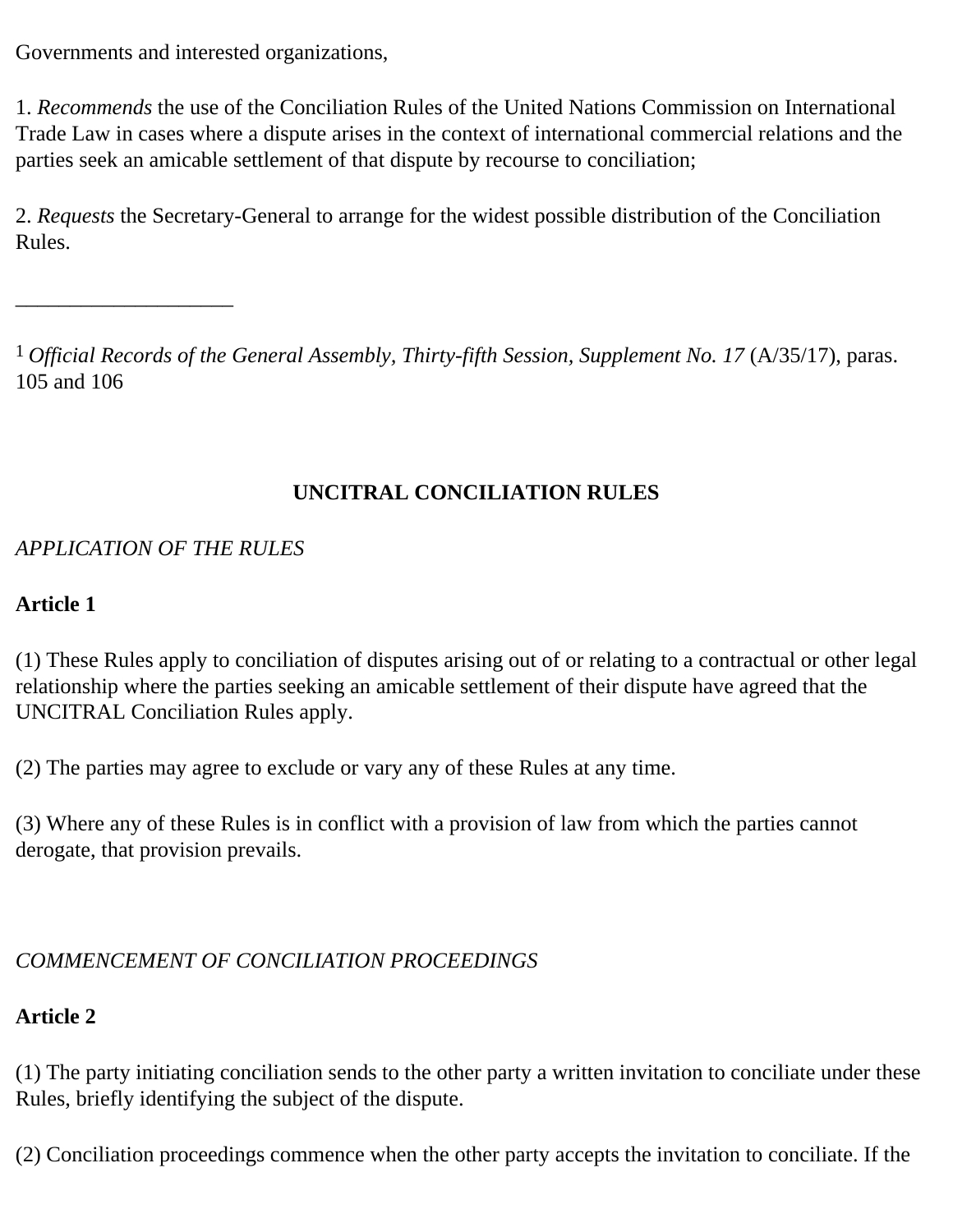acceptance is made orally, it is advisable that it be confirmed in writing.

(3) If the other party rejects the invitation, there will be no conciliation proceedings.

(4) If the party initiating conciliation does not receive a reply within thirty days from the date on which he sends the invitation, or within such other period of time as specified in the invitation, he may elect to treat this as a rejection of the invitation to conciliate. If he so elects, he informs the other party accordingly.

## *NUMBER OF CONCILIATORS*

## <span id="page-3-0"></span>**Article 3**

There shall be one conciliator unless the parties agree that there shall be two or three conciliators. Where there is more than one conciliator, they ought, as a general rule, to act jointly.

## *APPOINTMENT OF CONCILIATORS*

## <span id="page-3-1"></span>**Article 4**

(1) *(a)* In conciliation proceedings with one conciliator, the parties shall endeavour to reach agreement on the name of a sole conciliator;

*(b)* In conciliation proceedings with two conciliators, each party appoints one conciliator;

*(c)* In conciliation proceedings with three conciliators, each party appoints one conciliator. The parties shall endeavour to reach agreement on the name of the third conciliator.

(2) Parties may enlist the assistance of an appropriate institution or person in connexion with the appointment of conciliators. In particular,

*(a)* A party may request such an institution or person to recommend the names of suitable individuals to act as conciliator; or

*(b)* The parties may agree that the appointment of one or more conciliators be made directly by such an institution or person.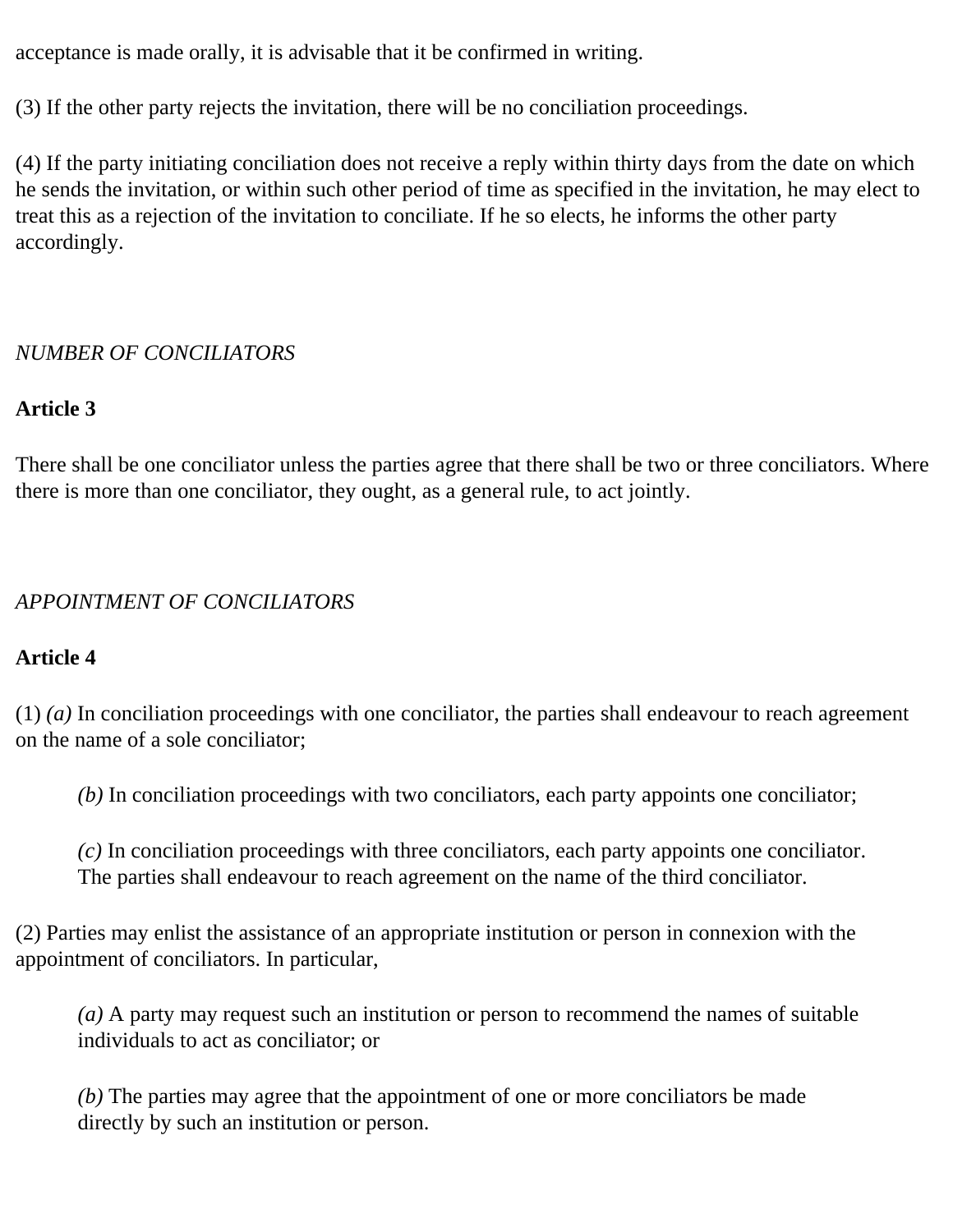In recommending or appointing individuals to act as conciliator, the institution or person shall have regard to such considerations as are likely to secure the appointment of an independent and impartial conciliator and, with respect to a sole or third conciliator, shall take into account the advisability of appointing a conciliator of a nationality other than the nationalities of the parties.

## *SUBMISSION OF STATEMENTS TO CONCILIATOR*

## <span id="page-4-0"></span>**Article 5**

(1) The conciliator,\* upon his appointment, requests each party to submit to him a brief written statement describing the general nature of the dispute and the points at issue. Each party sends a copy of his statement to the other party.

(2) The conciliator may request each party to submit to him a further written statement of his position and the facts and grounds in support thereof, supplemented by any documents and other evidence that such party deems appropriate. The party sends a copy of his statement to the other party.

(3) At any stage of the conciliation proceedings the conciliator may request a party to submit to him such additional information as he deems appropriate.

 \*In this and all following articles, the term "conciliator" applies to a sole conciliator, two or three conciliators, as the case may be.

## *REPRESENTATION AND ASSISTANCE*

## <span id="page-4-1"></span>**Article 6**

\_\_\_\_\_\_\_\_\_\_\_\_

The parties may be represented or assisted by persons of their choice. The names and addresses of such persons are to be communicated in writing to the other party and to the conciliator; such communication is to specify whether the appointment is made for purposes of representation or of assistance.

<span id="page-4-2"></span>*ROLE OF CONCILIATOR*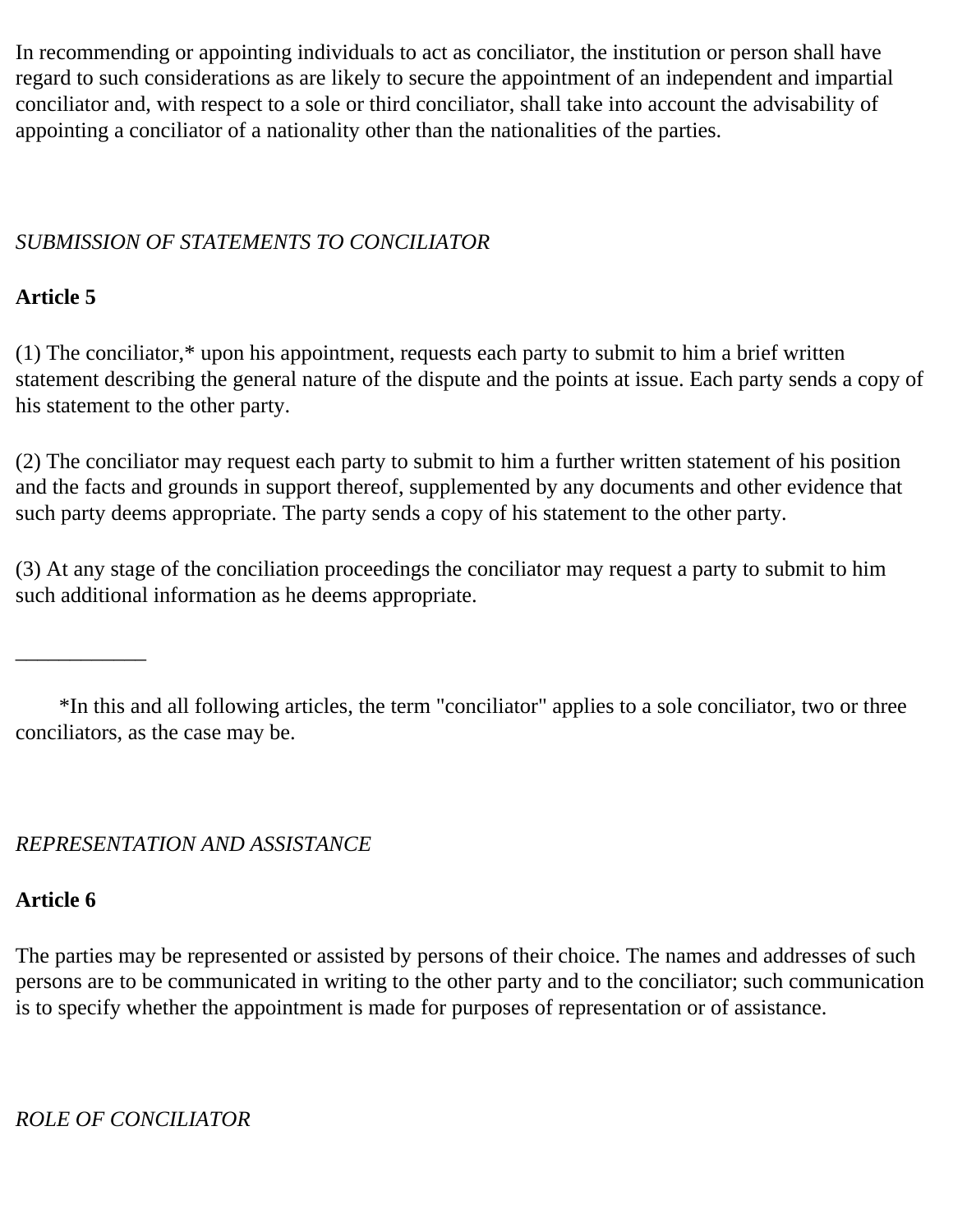## **Article 7**

(1) The conciliator assists the parties in an independent and impartial manner in their attempt to reach an amicable settlement of their dispute.

(2) The conciliator will be guided by principles of objectivity, fairness and justice, giving consideration to, among other things, the rights and obligations of the parties, the usages of the trade concerned and the circumstances surrounding the dispute, including any previous business practices between the parties.

(3) The conciliator may conduct the conciliation proceedings in such a manner as he considers appropriate, taking into account the circumstances of the case, the wishes the parties may express, including any request by a party that the conciliator hear oral statements, and the need for a speedy settlement of the dispute.

(4) The conciliator may, at any stage of the conciliation proceedings, make proposals for a settlement of the dispute. Such proposals need not be in writing and need not be accompanied by a statement of the reasons therefor.

#### *ADMINISTRATIVE ASSISTANCE*

#### <span id="page-5-0"></span>**Article 8**

In order to facilitate the conduct of the conciliation proceedings, the parties, or the conciliator with the consent of the parties, may arrange for administrative assistance by a suitable institution or person.

## *COMMUNICATION BETWEEN CONCILIATOR AND PARTIES*

#### <span id="page-5-1"></span>**Article 9**

(1) The conciliator may invite the parties to meet with him or may communicate with them orally or in writing. He may meet or communicate with the parties together or with each of them separately.

(2) Unless the parties have agreed upon the place where meetings with the conciliator are to be held, such place will be determined by the conciliator, after consultation with the parties, having regard to the circumstances of the conciliation proceedings.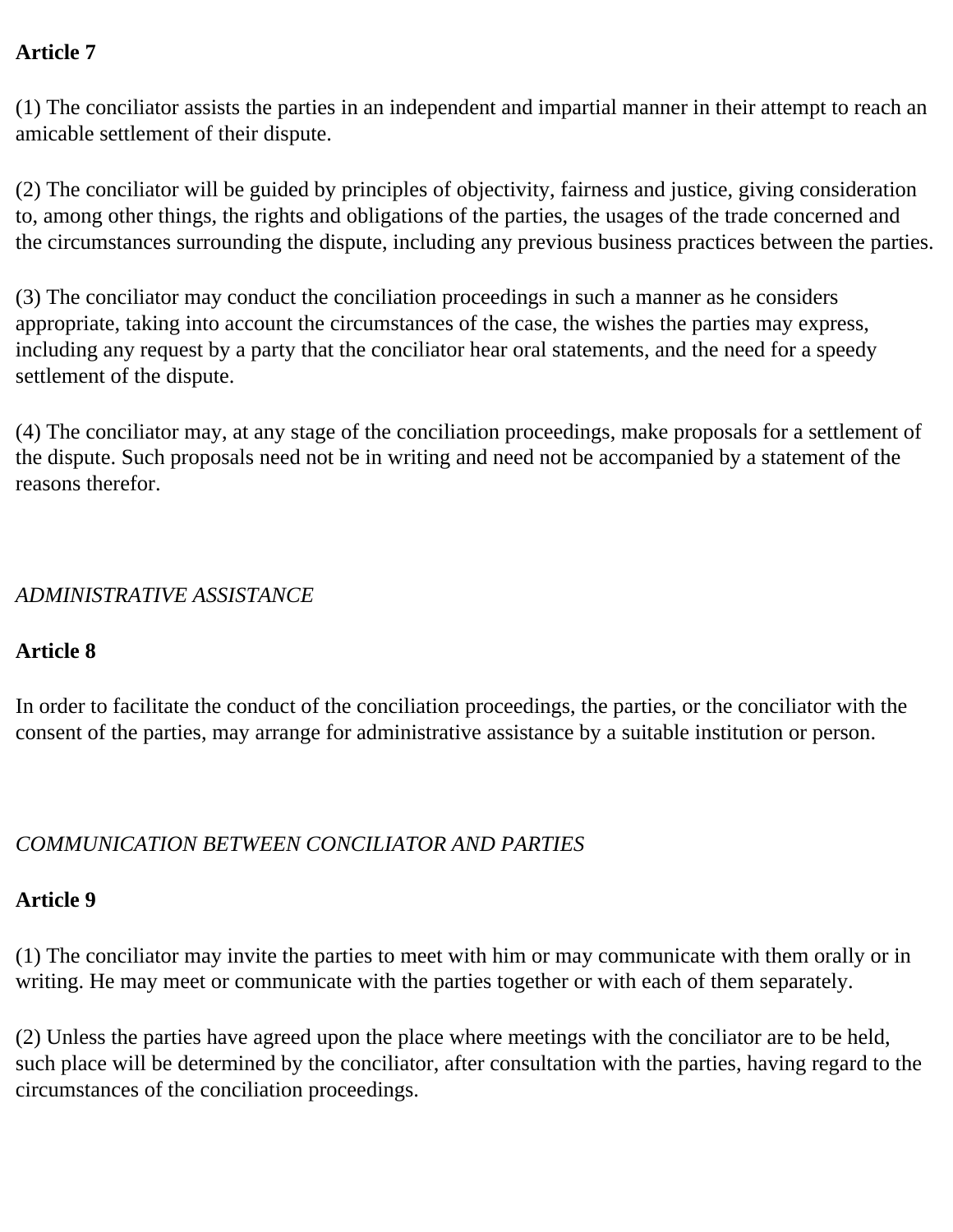#### *DISCLOSURE OF INFORMATION*

#### <span id="page-6-0"></span>**Article 10**

When the conciliator receives factual information concerning the dispute from a party, he discloses the substance of that information to the other party in order that the other party may have the opportunity to present any explanation which he considers appropriate. However, when a party gives any information to the conciliator subject to a specific condition that it be kept confidential, the conciliator does not disclose that information to the other party.

#### *CO-OPERATION OF PARTIES WITH CONCILIATOR*

#### <span id="page-6-1"></span>**Article 11**

The parties will in good faith co-operate with the conciliator and, in particular, will endeavour to comply with requests by the conciliator to submit written materials, provide evidence and attend meetings.

#### *SUGGESTIONS BY PARTIES FOR SETTLEMENT OF DISPUTE*

#### <span id="page-6-2"></span>**Article 12**

Each party may, on his own initiative or at the invitation of the conciliator, submit to the conciliator suggestions for the settlement of the dispute.

#### *SETTLEMENT AGREEMENT*

#### <span id="page-6-3"></span>**Article 13**

(1) When it appears to the conciliator that there exist elements of a settlement which would be acceptable to the parties, he formulates the terms of a possible settlement and submits them to the parties for their observations. After receiving the observations of the parties, the conciliator may reformulate the terms of a possible settlement in the light of such observations.

(2) If the parties reach agreement on a settlement of the dispute, they draw up and sign a written settlement agreement.\*\* If requested by the parties, the conciliator draws up, or assists the parties in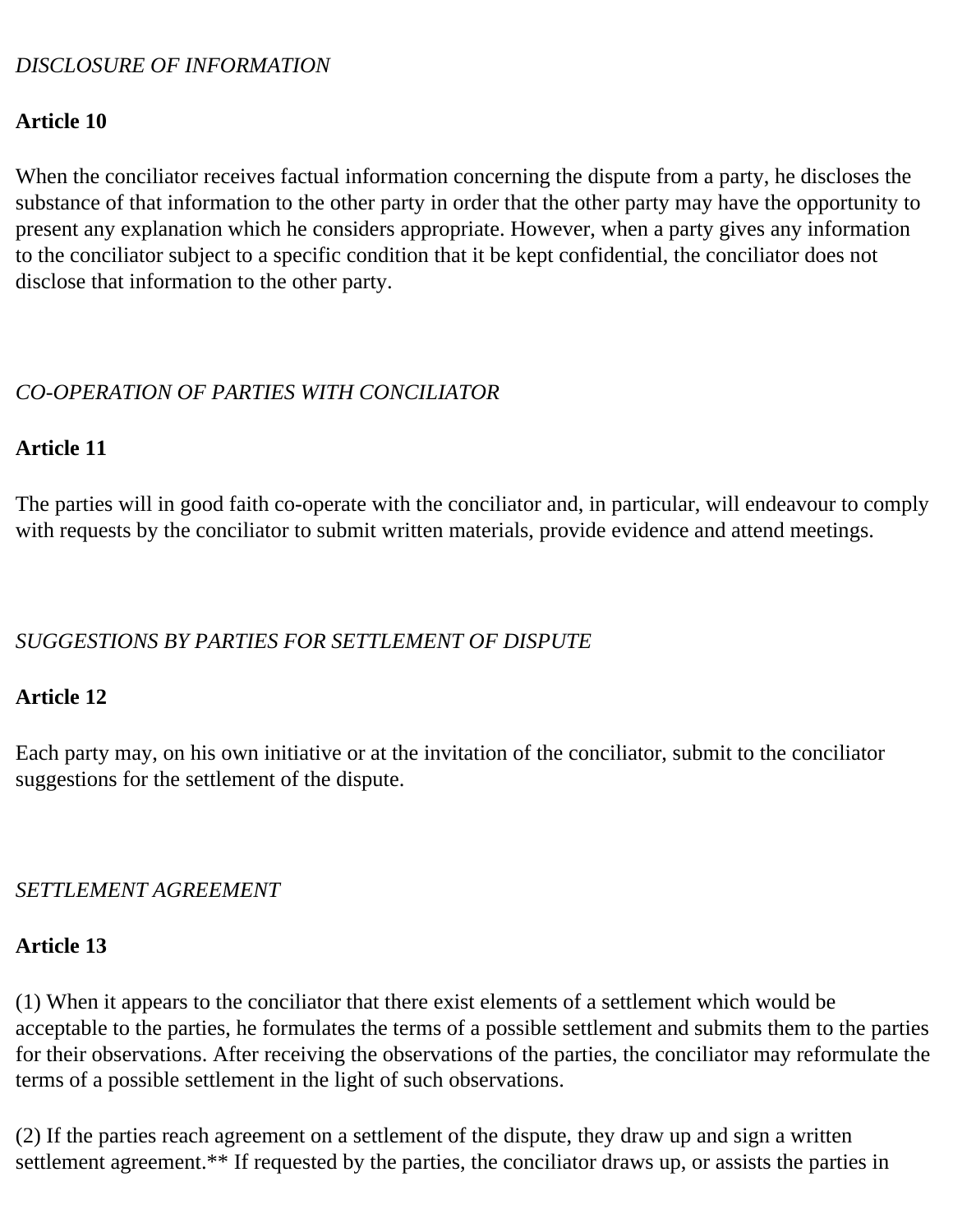drawing up, the settlement agreement.

(3) The parties by signing the settlement agreement put an end to the dispute and are bound by the agreement.

\*\*The parties may wish to consider including in the settlement agreement a clause that any dispute arising out of or relating to the settlement agreement shall be submitted to arbitration.

## *CONFIDENTIALITY*

\_\_\_\_\_\_\_\_\_\_\_\_\_\_\_\_\_\_

#### <span id="page-7-0"></span>**Article 14**

The conciliator and the parties must keep confidential all matters relating to the conciliation proceedings. Confidentiality extends also the settlement agreement, except where its disclosure is necessary for purposes of implementation and enforcement.

## *TERMINATION OF CONCILIATION PROCEEDINGS*

## <span id="page-7-1"></span>**Article 15**

The conciliation proceedings are terminated:

*(a)* By the signing of the settlement agreement by the parties, on the date of the agreement; or

*(b)* By a written declaration of the conciliator, after consultation with the parties, to the effect that further efforts at conciliation are no longer justified, on the date of the declaration; or

*(c)* By a written declaration of the parties addressed to the conciliator to the effect that the conciliation proceedings are terminated, on the date of the declaration; or

*(d)* By a written declaration of a party to the other party and the conciliator, if appointed, to the effect that the conciliation proceedings are terminated,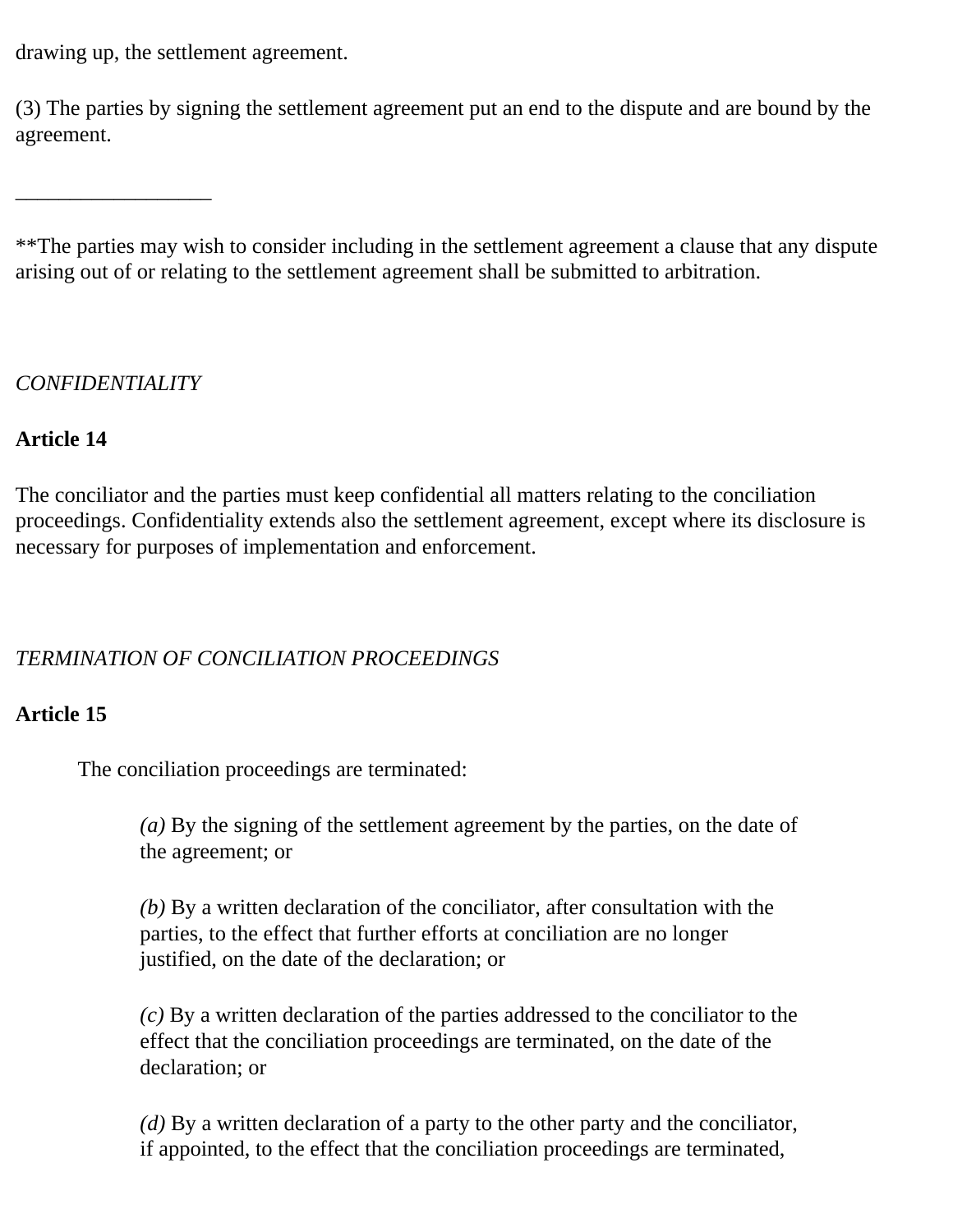on the date of the declaration.

## *RESORT TO ARBITRAL OR JUDICIAL PROCEEDINGS*

## <span id="page-8-0"></span>**Article 16**

The parties undertake not to initiate, during the conciliation proceedings, any arbitral or judicial proceedings in respect of a dispute that is the subject of the conciliation proceedings, except that a party may initiate arbitral or judicial proceedings where, in his opinion, such proceedings are necessary for preserving his rights.

#### *COSTS*

## <span id="page-8-1"></span>**Article 17**

(1) Upon termination of the conciliation proceedings, the conciliator fixes the costs of the conciliation and gives written notice thereof to the parties. The term "costs" includes only:

*(a)* The fee of the conciliator which shall be reasonable in amount;

*(b)* The travel and other expenses of the conciliator;

*(c)* The travel and other expenses of witnesses requested by the conciliator with the consent of the parties;

*(d)* The cost of any expert advice requested by the conciliator with the consent of the parties;

*(e)* The cost of any assistance provided pursuant to articles 4, paragraph (2)*(b)*, and 8 of these Rules.

(2) The costs, as defined above, are borne equally by the parties unless the settlement agreement provides for a different apportionment. All other expenses incurred by a party are borne by that party.

## *DEPOSITS*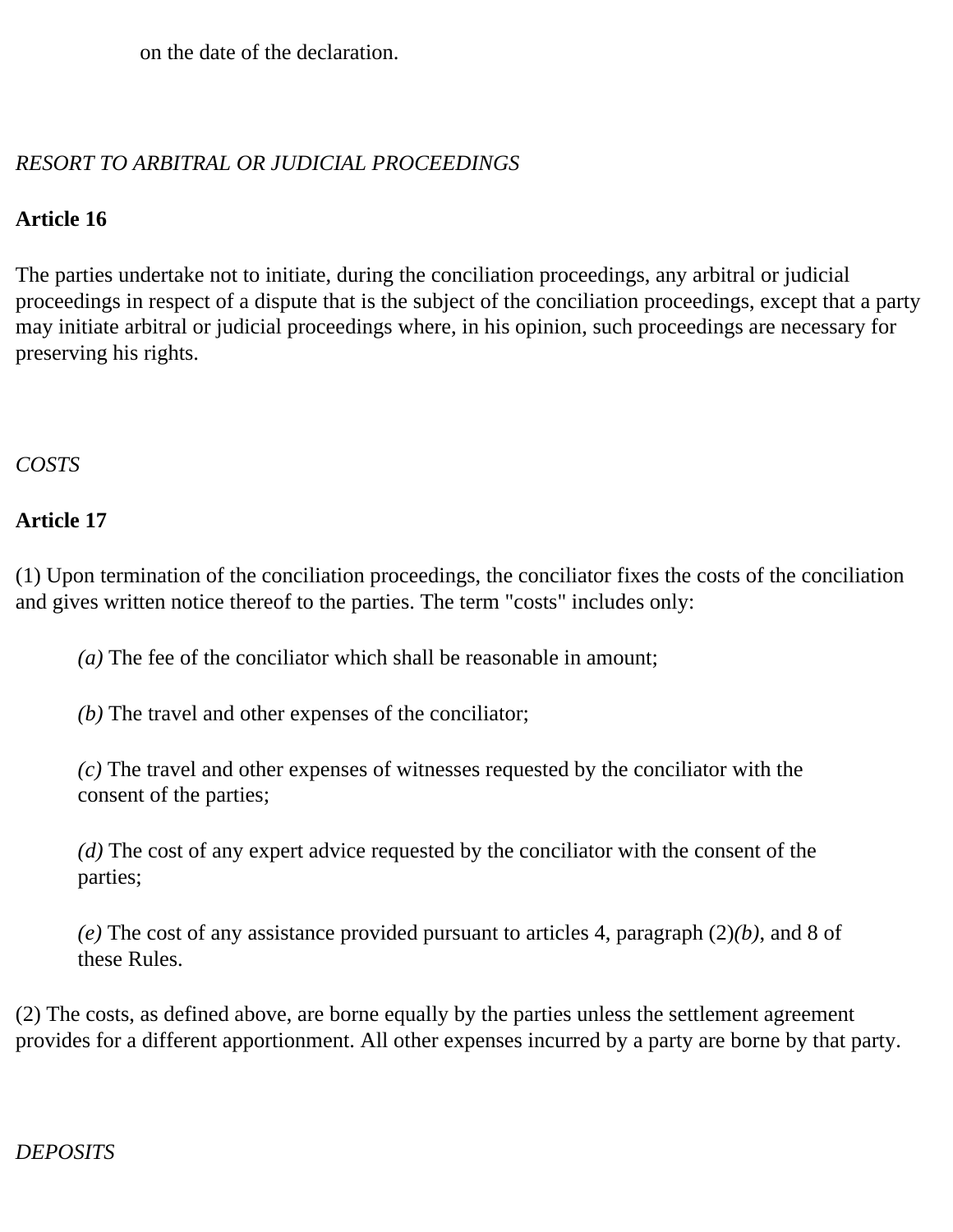#### <span id="page-9-0"></span>**Article 18**

(1) The conciliator, upon his appointment, may request each party to deposit an equal amount as an advance for the costs referred to in article 17, paragraph (1) which he expects will be incurred.

(2) During the course of the conciliation proceedings the conciliator may request supplementary deposits in an equal amount from each party.

(3) If the required deposits under paragraphs (1) and (2) of this article are not paid in full by both parties within thirty days, the conciliator may suspend the proceedings or may make a written declaration of termination to the parties, effective on the date of that declaration.

(4) Upon termination of the conciliation proceedings, the conciliator renders an accounting to the parties of the deposits received and returns any unexpended balance to the parties.

## *ROLE OF CONCILIATOR IN OTHER PROCEEDINGS*

## <span id="page-9-1"></span>**Article 19**

The parties and the conciliator undertake that the conciliator will not act as an arbitrator or as a representative or counsel of a party in any arbitral or judicial proceedings in respect of a dispute that is the subject of the conciliation proceedings. The parties also undertake that they will not present the conciliator as a witness in any such proceedings.

## *ADMISSIBILITY OF EVIDENCE IN OTHER PROCEEDINGS*

## <span id="page-9-2"></span>**Article 20**

The parties undertake not to rely on or introduce as evidence in arbitral or judicial proceedings, whether or not such proceedings relate to the dispute that is the subject of the conciliation proceedings;

*(a)* Views expressed or suggestions made by the other party in respect of a possible settlement of the dispute;

*(b)* Admissions made by the other party in the course of the conciliation proceedings;